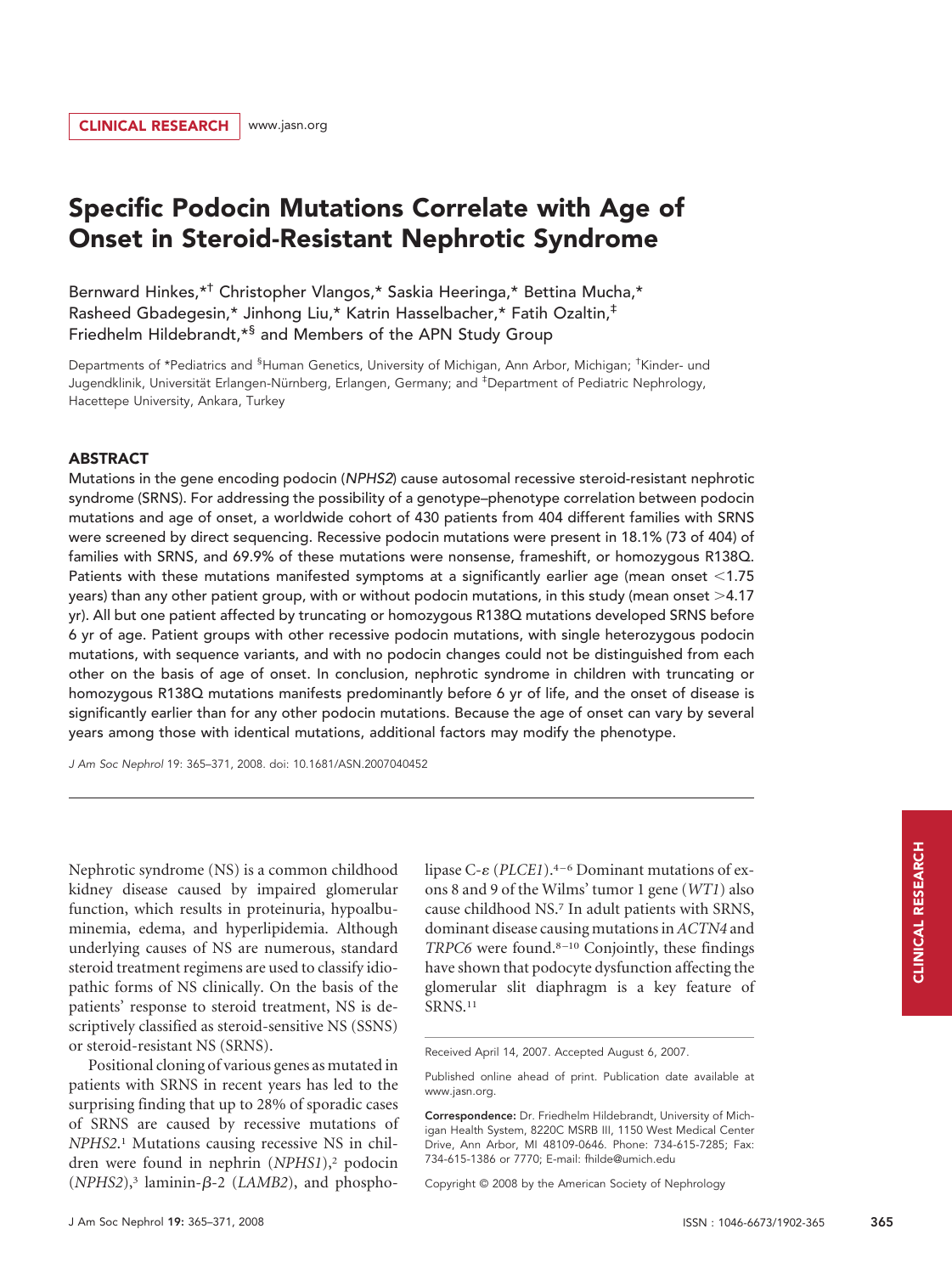Among these SRNS genes identified so far, mutations in *NPHS2* encoding podocin represent the most frequent cause.1,12 Patients with *NPHS2* mutations show histology of FSGS in approximately 80% of cases and progress to ESRD. Extensive studies have documented that the detection of two *NPHS2* mutations is clinically relevant, because affected patients do not respond to standard steroid treatment.<sup>1</sup> Thus, adverse effects of such treatment attempts can be avoided in children with recessive *NPHS2* mutations. In addition, patients with *NPHS2* mutations have a reduced risk (8 *versus* 33%) for recurrence of FSGS in a kidney transplant.<sup>1,13</sup>

*NPHS2* mutations have been found in patients presenting at a wide range of ages, in contrast to *NPHS1* (nephrin) mutations, which lead to congenital NS with onset within the first 3 mo of life. The reason for this phenotypic variability of patients with *NPHS2* mutations remains elusive. In our recent study on NS manifesting in the first year of life (NSFL), we identified *NPHS2* mutations as the most frequent cause of both congenital (0 to 3 mo) and infantile (3 to 12 mo) NS among 89 European children with NSFL.14 In 94.1% of patients with NSFL caused by *NPHS2* mutations, we found nonsense, frameshift, or homozygous R138Q mutations. These findings and the suggestive data by Weber *et al.*<sup>13</sup> led to the question of whether specific *NPHS2* mutations determine the age of initial onset of SRNS.

To evaluate this genotype–phenotype correlation among patients with *NPHS2* mutations, we examined 430 patients from 404 families from a worldwide cohort who presented with SRNS between 0.0 and 21.0 yr of age for mutations in *NPHS2* by direct sequencing of all eight exons. In this study, we demonstrate that nonsense, frameshift, or homozygous R138Q mutations are frequent recessive mutations of *NPHS2.* We show that these *NPHS2* mutations are found in patients with a significantly earlier onset than in patients with other recessive mutations, single mutations, or sequence variants of *NPHS2*. We observe that identical mutations lead to onset of SRNS within a range of several years and speculate that additional factors modify the *NPHS2* phenotype. These findings will be important for the prognostic evaluation and management of renal replacement therapy in children with SRNS.

### RESULTS

### Frequency of *NPHS2* Mutations

A total of 430 patients with SRNS from 404 families were analyzed for mutations of *NPHS2* by direct DNA sequencing. Mutations in *NPHS2* were present in 18.1% (73 of 404) of all families and affected 82 patients (Table 1). In families with more than one affected member, mutations were present in 39.1% (nine of 23 families). In families with one affected child, mutations were present in 16.8% (64 of 381 families; data not shown). The R138Q mutation that has been described as a European founder mutation<sup>3</sup> was found in 57.5% (42 of 73) of families with the presence of two disease-causing mutations (Table 1, groups A through D; Supplementary Table 1). In 5.1% (21 of 404) of all families, only one single heterozygous mutation was detected (Table 1, groups E and F; Supplementary Table 1).

The distribution of the four groups with two recessive mutations (A through D) among 73 families with *NPHS2* mutations and clinical data were as follows (Table 1): A, 39.7% (29 of 73) with one truncating mutation (nonsense or frameshift) in combination with any other mutation; B, 30.1% (22 of 72) with a homozygous R138Q mutation; C, 12.3% (nine of 73) with one R138Q mutation in combination with one missense

| Group | <b>NPHS2 Mutation</b>                | <b>Affected Individuals</b> |                | <b>Affected Families</b> |                |                           |                            |
|-------|--------------------------------------|-----------------------------|----------------|--------------------------|----------------|---------------------------|----------------------------|
|       |                                      | Total                       | Onset<br>known | Total                    | Onset<br>known | <b>Mean Onset</b><br>(yr) | <b>Onset Range</b><br>(yr) |
| A     | Truncating $\times$ any <sup>b</sup> | 32                          | 31             | 29                       | 28             | 1.75 <sup>c</sup>         | $0.0 \text{ to } 9.1$      |
| B     | $R138Q \times R138Q$                 | 27                          | 26             | 22                       | 21             | 1.77c                     | $0.0 \text{ to } 5.4$      |
| C     | $R138Q \times$ missense              | 10                          | 9              | 9                        | 8              | 5.95                      | 0.0 to 14.3                |
| D     | Missense $\times$ missense           | 13                          | 12             | 13                       | 12             | 4.17                      | 0.0 to 16.6                |
|       |                                      | 82                          | 78             | 73                       | 69             | 2.61                      | 0.0 to 16.6                |
| Ε     | Single $\times$ R229Q                | 14                          | 13             | 13                       | 12             | 6.74                      | 0.8 to 16.3                |
| F     | Single $\times$ ?                    | 9                           | 9              | 8                        | 8              | 8.12                      | 1.6 to 14.7                |
| G     | R229Q × R229Q                        | 2                           | 2              | $\overline{2}$           | 2              | 6.48                      | 0.0 to 13.0                |
|       | $R229Q \times ?$                     | 24                          | 23             | 24                       | 23             |                           |                            |
|       |                                      | 49                          | 47             | 47                       | 45             | 6.87                      | $0.0 \text{ to } 16.3$     |
| н     | No mutation                          | 299                         | 267            | 284                      | 253            | 6.4                       | 0.0 to 21.0                |
| Total |                                      | 430                         | 392            | 404                      | 367            | 5.71                      | 0.0 to 21.0                |

Table 1. A total of 430 patients from 404 families with SRNS analyzed for mutations and sequence changes in *NPHS2<sup>a</sup>* 

<sup>a</sup>A total of 430 patients from 404 families with SRNS were analyzed by direct exon sequencing for sequence changes in NPHS2. Clinical data on 392 patients from 367 families allowed for correlation on *NPHS2* sequence variants with age of onset. Patients were categorized into patients with two disease-causing *NPHS2* mutations (A through D), patients with a single *NPHS2* mutations and/or sequence variant R229Q (E through G), and patients without *NPHS2* variants (H).

<sup>b</sup>Group A includes 14 individuals from 11 families with a single R138Q mutation accompanying the truncating mutation. The total number of families/individuals with R138Q mutations is 42/5.

 $C$ Age of onset for both groups A and B was significantly lower than for all other groups ( $P < 0.01$ ).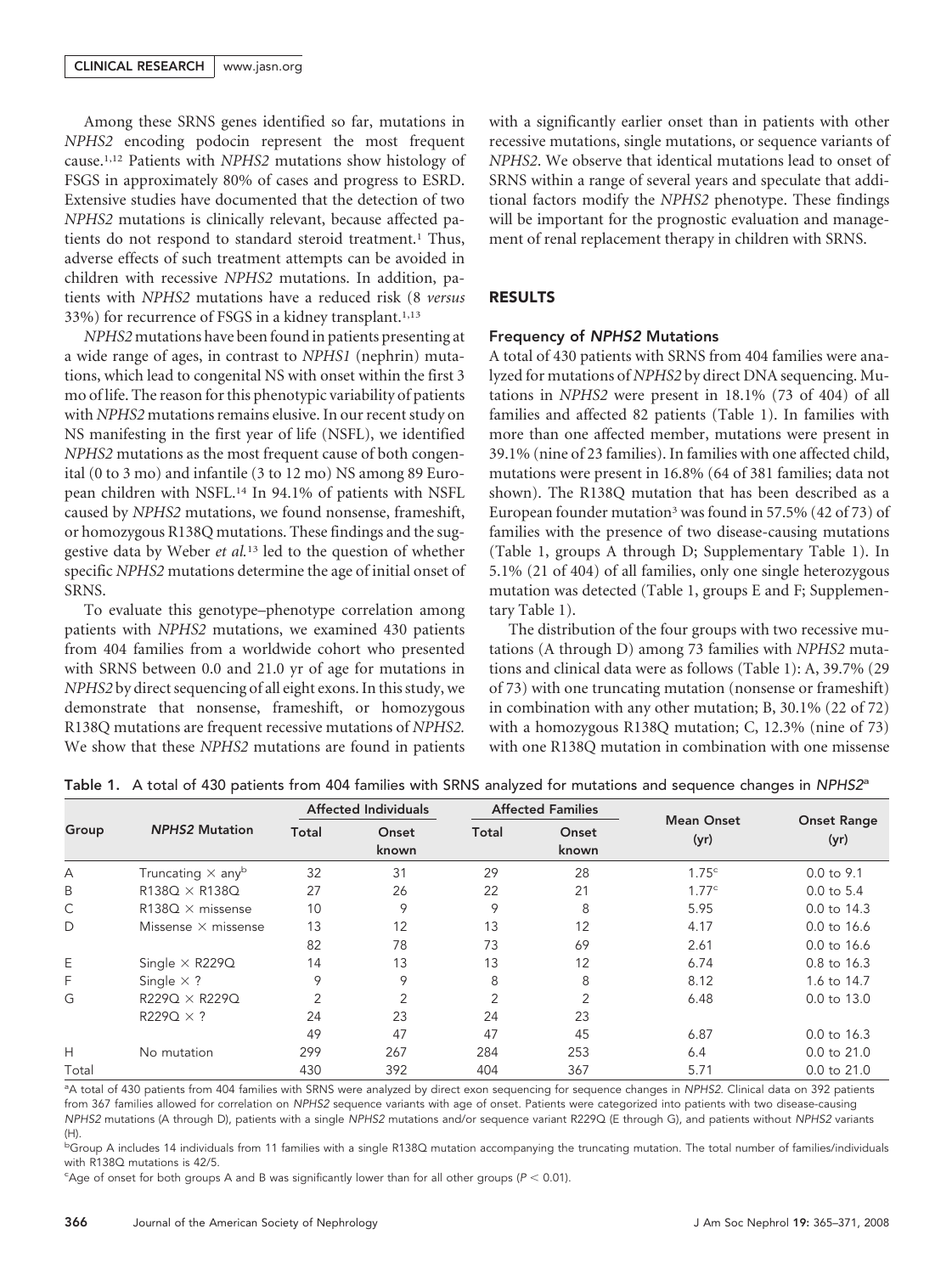mutation; and D, 17.9% (13 of 73) with two missense mutations other then R138Q (Table 1). Six previously unpublished *NPHS2* mutations were found (Supplementary Table 1).

In 47 families, we detected only one single *NPHS2* mutation or the sequence variant R229Q of unknown significance (Table 1, groups E through G). In these 47 families, one heterozygous mutation in combination with the R229Q sequence variant of unknown significance was present in 27.7% (13 of 47; E). In 17.0% (eight of 47) of families, one heterozygous *NPHS2* mutation only was present (F), and in 55.3% (26 of 47) of families, the R229Q sequence variant only was present heterozygously (24 of 47) or homozygously (G; Table 1). The frequency of R229Q variants among all 404 families with SRNS in this study was 9.2% (37 of 404) in the heterozygous state and 0.5% (two of 404) in the homozygous state.

### Correlation of *NPHS2* Mutations and Age of Onset

Age at onset of SRNS was documented for 392 patients from 367 families and ranged from 0.0 to 21.0 yr. Two disease-causing *NPHS2* mutations were found in 19.9% (78 of 392) of these patients. The relative frequency with which any two diseasecausing *NPHS2* mutations were detected declined with increasing age at manifestation.

We then evaluated genotype–phenotype correlations between type of mutation and age of onset (Table 1). This correlation showed significantly earlier onset of SRNS in children with two disease-causing *NPHS2* mutations (A through D; mean 2.61 yr; range 0.0 to 16.6 yr) than in children with single heterozygous *NPHS2* mutations and sequence variant R229Q (E through G; mean 6.87 yr; range 0.0 to 16.3 yr; *P* < 0.0001). Children with two recessive *NPHS2* mutations (A through D) also manifested significantly earlier when compared with children without *NPHS2* sequence variants (H; mean 6.4 yr; range 0.0 to 21.0 yr;  $P \le 0.0001$ ). In particular, the presence of two truncating mutations (nonsense or frameshift) in *NPHS2* (A) was associated with much earlier onset (mean 1.75 yr; range 0.0 to 9.1 yr). Likewise, the homozygous presence of the *NPHS2* founder mutation R138Q (B) was associated with early onset (1.77 yr; range 0.0 to 5.4 yr). These two groups (A and B) were responsible for the earlier onset of patients with the presence of two *NPHS2* mutations (groups A through D; Table 1). Figure 1A illustrates the significant difference in age at onset of disease between mutation groups A and C ( $P = 0.006$ ). Age of onset for patients with the presence of two other disease-causing *NPHS2* mutations was 5.95 yr (range 0.0 to 14.3 yr) for children with one R138Q and one missense mutation (C). It was 4.17 yr (range 0.0 to 16.6 yr) for children with two missense mutations other than R138Q (D). Both groups (C and D) showed no significant difference compared with patients without disease-causing mutations (E through G; Table 1). The mean age at onset of SRNS was 6.87 yr (range 0.0 to 16.3 yr) for patients with no disease-causing *NPHS2* mutation (E through G) and 6.40 yr (range 0.0 to 21.0 yr) for children free of *NPHS2* changes (H; Table 1). Patients with at least one truncating mutation (nonsense or frameshift) or with homozygous R138Q

# Age at onset disease for all mutation types



Survival for different mutation types



Figure 1. Kaplan Meier survival analysis of time intervals between *NPHS2* mutation groups A (truncating  $\times$  any), group B (R138Q  $\times$  R138Q), group C (R138Q  $\times$  missense), and group D (missense  $\times$  missense). (A) Age at onset of disease for all four groups. Each mutation group was compared with group A (earliest age of onset). The age at onset of disease between groups A and C was significantly different  $(P = 0.006)$ . (B) The time interval from onset of disease to development of ESRD. Data on development of ESRD were present in one of nine patients in group C; therefore, this group was excluded from the calculation. Each mutation group was compared with group D (shortest time interval). The time interval was not significantly different between the groups.

mutations therefore showed a significantly earlier onset of SRNS than any other group of *NPHS2* changes. Survival analysis shows that there is no significant difference in the time interval from onset of disease to development of ESRD between different mutation types (Figure 1B).

The three patient groups with a single mutation or the sequence variant R229Q of unknown significance manifested later; however, there was no significant difference of age of onset neither among groups E, F, or G nor when they were compared with 267 individuals without *NPHS2* changes (H). Later onset of SRNS in children with single *NPHS2* mutations could thus not be observed in this cohort of patients manifesting between 0.0 and 21.0 yr of age. The mean age at manifestation for individuals in these groups was as follows (Table 1): Group E, 6.74 yr (range 0.8 to 16.3 yr) for individuals with single mutation and sequence variant R229Q; group F, 8.12 yr (range 1.6 to 14.7 yr) for patients with single mutations only;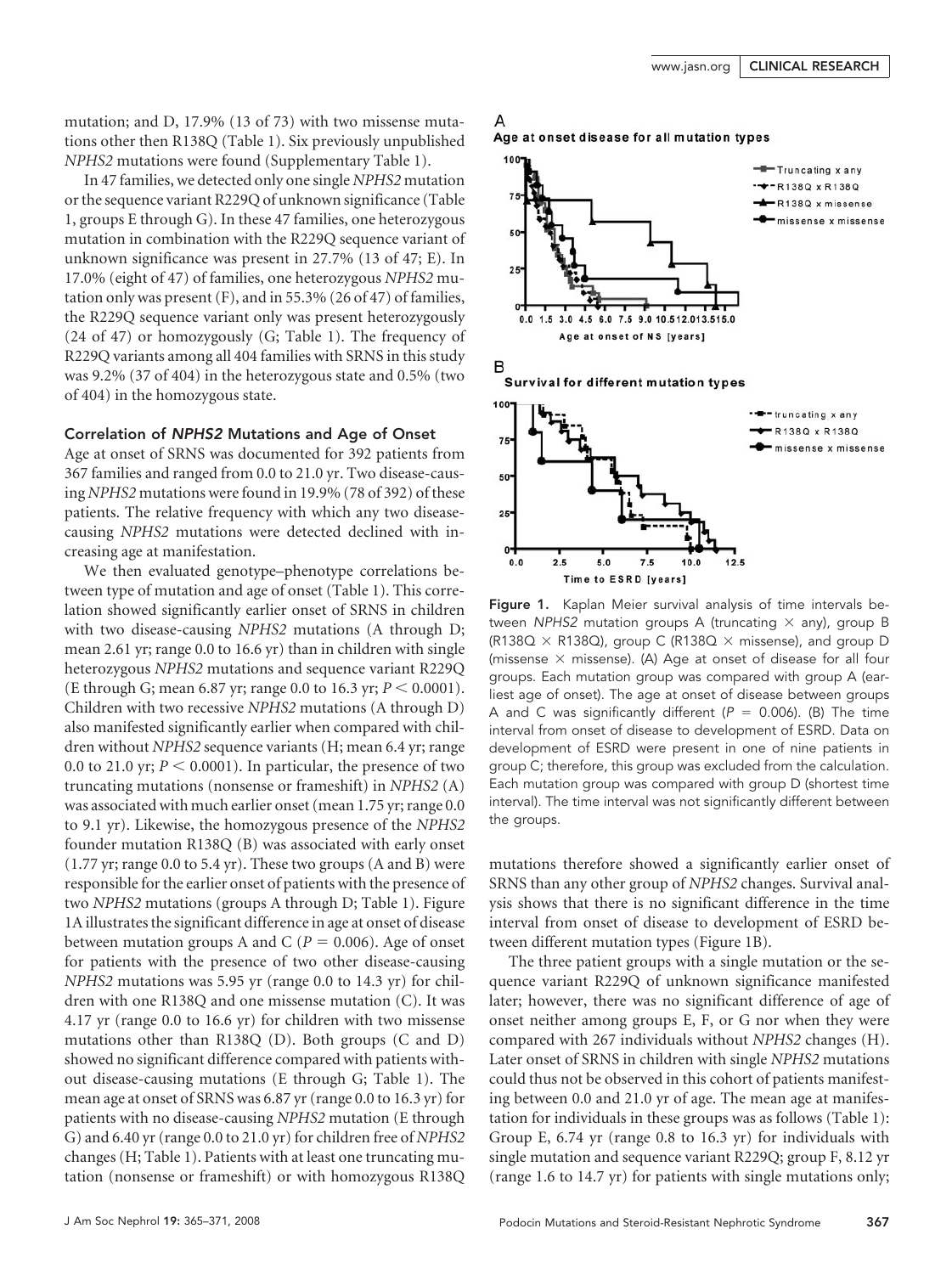and group G, 6.48 yr (range 0.0 to 13.0 yr) for children with one single heterozygous or a homozygous R229Q sequence variant (Table 1).

Seventy-one (91.0%) of 78 patients with two *NPHS2* mutations and clinical data manifested before their ninth birthday. Six of the seven children who had two mutations and were older than 9 yr at diagnosis carried two missense mutations other then R138Q only.

### **DISCUSSION**

We report here an *NPHS2* genotype–phenotype correlation for age of onset of SRNS in the largest cohort of children who had SRNS and were examined for *NPHS2* mutations published to date. Of 404 families with SRNS included in this study, 73 (18.1%) of 404 carried two disease-causing *NPHS2* mutations, and 5.1% (21 of 404) carried only one single heterozygous mutation. The R229Q sequence variant of unknown significance was present in 9.2% (37 of 404) of families heterozygously and in 0.5% (two of 404) of families homozygously.

The R138Q mutation was found as the most frequent mutation in 42 (57.5%) of 73 families with two disease-causing mutations. This confirms in our large cohort the role of R138Q as a founder mutation as had been stated by Boute *et al.*<sup>3</sup> in the initial description of *NPHS2*. The proportion of children who had SRNS and carried two recessive *NPHS2* mutations was particularly high among children who were younger than 6 yr. Notably, the presence of at least one truncation mutation or of a homozygous R138Q mutation led to strikingly earlier onset  $(<1.77 \text{ yr})$  compared with all other groups of *NPHS2* mutations  $( $4.17 \text{ yr}$ ). These findings will be important for the$ counseling of affected families and the prognostic evaluation and management of renal replacement therapy in children with SRNS.

Our analysis shows a genotype–phenotype correlation between specific *NPHS2* mutations and age at onset. Nonsense, frameshift ("truncating mutations"), or homozygous R138Q resulted in significantly earlier presentation of SRNS than all other *NPHS2* changes. In patients with these severe mutations, SRNS had started before 6 yr of age in 98.2% of cases. These findings are consistent with a study by Weber*et al.*<sup>13</sup> Our study further shows that children with one truncating mutation (nonsense or frameshift) and one additional R138Q mutation manifest particularly early (mean 1.0 yr; range 0.0 to 5.5 yr; Supplementary Table 1). This finding further supports the idea that R138Q acts as a severe mutation leading to early onset of SRNS. Functional data have shown that podocin with the R138Q mutation is retained in the endoplasmic reticulum and that this condition results in disrupted targeting of nephrin (*NPHS1*) to lipid raft microdomains.15–17

Patients with only one R138Q mutation in combination with one missense mutation (group C) and patients with two missense mutations other than R138Q (group D) manifested significantly later than patients with two severe mutations (groups A and B; Table 1). Only seven children with two *NPHS2* mutations in this study manifested at >9 yr of age. Six of these seven children carried the missense mutation V290M or V180M.12 The latter had been reported in association with late onset of SRNS by Weber*et al.*13Therefore recessive *NPHS2* mutations as a rule do predominantly result in childhood SRNS before the age of 9 yr.

Our data also show that identical mutations may result in onset of SRNS over a spectrum of several years. This was seen best in patients who had homozygous R138Q mutations and presented between 0.0 and 5.4 yr of age. We therefore conclude that specific mutations have predictive value for age at onset of SRNS, but additional modifying factors are involved. One could speculate that single heterozygous mutations in *NPHS1* could act as a modifier of the NS phenotype in children, but this has been described only extremely rarely (three cases,<sup>18</sup>) one case,<sup>13</sup> and no cases<sup>14</sup>); therefore, we did not examine patients for *NPHS1* mutations. We investigated the influence of gender on age of presentation in all 73 patients with diseasecausing mutations. The mean age at onset of disease in male patients was 2.74 yr; the mean age at onset of disease in female patients was 2.42 yr. These differences were not statistically significant (Supplementary Table 2).

To determine whether ethnic background had an influence on the age of presentation in patients with disease-causing mutations, we calculated mean age at onset of disease for four different ethnic groups: European patients, Central Slavic patients, Turkish patients, and others. The differences in ages among the groups are small, and statistical analysis was not done because most groups were too small to reach significant conclusions.

Given that NPHS2 is a recessive disease, only the presence of two disease-causing mutations explains the phenotype. It is not unusual, however, that the second mutation may not be detected in mutational analysis in recessive diseases. The clinical significance of single mutations and the *NPHS2* sequence variant R229Q have been discussed in various studies.<sup>18-22</sup> We therefore included single mutations and the sequence variant of unknown significance R229Q in our analysis as separate groups. The mean age at presentation for patients in whom one single *NPHS2* mutation or R229Q was detected (groups E and F) was significantly different neither from patients with two missense mutations other then R138Q (group D) nor from patients without *NPHS2* changes (group H). Our data therefore neither support the idea that single heterozygous mutations result in late onset SRNS nor eliminate this option.

Specifically, the allele frequency of the R229Q sequence variant of unknown significance has been reported as high as 3.9% in healthy individuals.<sup>22</sup> We found this change in 9.2% (37 of 404) of our families in the heterozygous state and in only 0.5% (two of 404) of all families in the homozygous state. R229Q has been discussed as amodifier of SRNS18 –20; however, its involvement in the development of FSGS seemed inconclusive to other authors.<sup>22</sup> Our study does not allow a conclusion that R229Q should be considered a disease-causing mutation.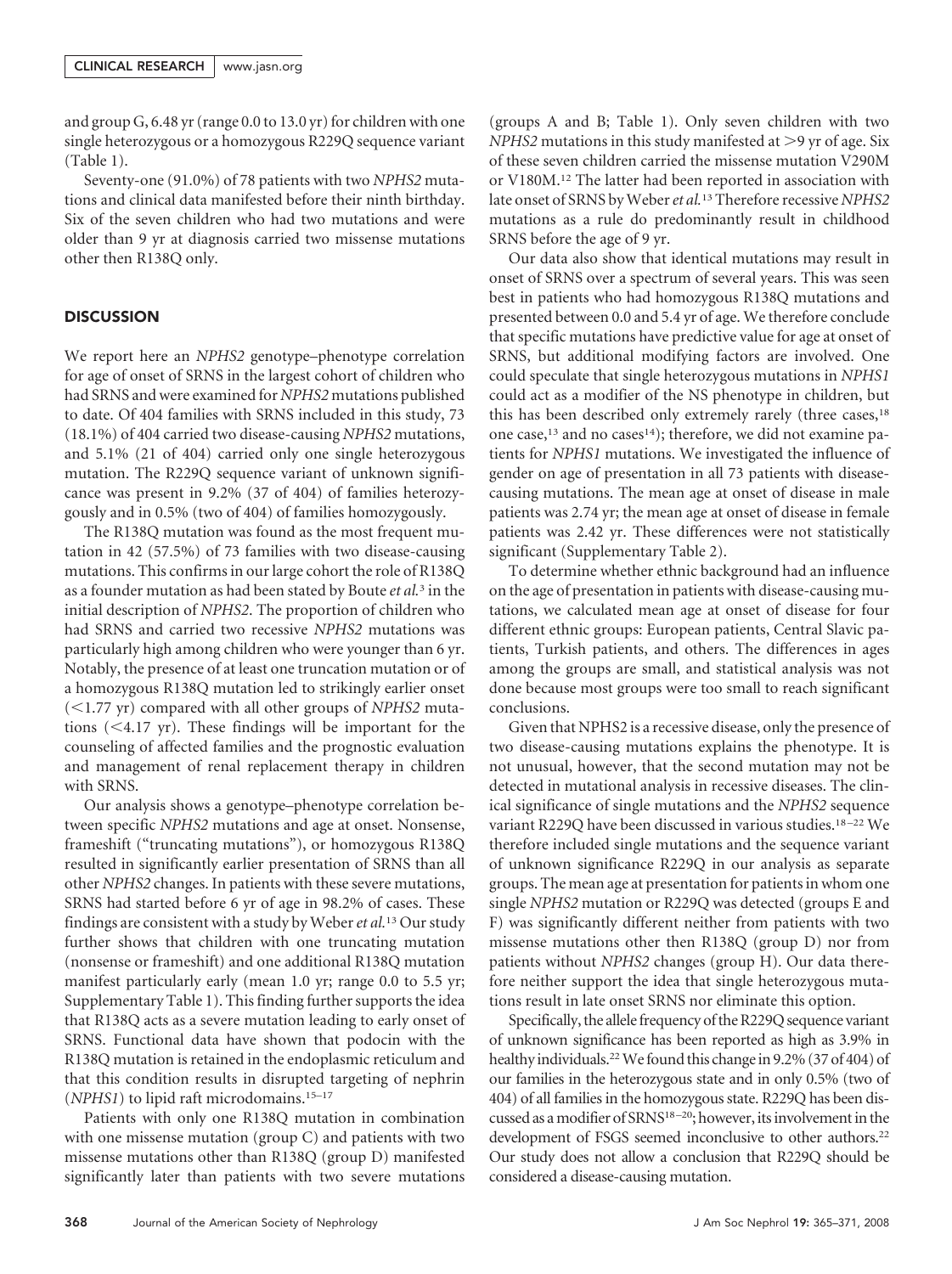Ardiles *et al.*<sup>21</sup> suggested a correlation between *NPHS2* mutations and age of onset of SRNS. Our data put their suggestion on a statistically solid ground with some modification. We conclude that not homozygosity *versus* heterozygosity of *NPHS2* mutations but rather the allelic type of mutations determines the phenotype by onset of NS. We think that, in addition to *NPHS2* mutations, modifying factors would explain the finding that identical mutations lead to presentation at different ages.

### **CONCLUSIONS**

The presence of two recessive *NPHS2* mutations caused SRNS in 18.1% (73 of 404) families in this study. We demonstrate for the first time statistical significance for early onset of SRNS in children with truncating or homozygous R138Q mutations of  $NPHS2 \, (<1.77 \, \text{yr})$  *versus* children with all other sequence variants (>4.17 yr), including recessive *NPHS2* mutations, with single detected *NHPS2* mutations, with isolated R229Q sequence variants, or without *NPHS2* mutations. This finding will be important for the prognostic evaluation and management of renal replacement therapy in children with SRNS. The vast majority (56 [98.2%] of 57) of children with two truncating or homozygous R138Q mutations presented at  $<6$  yr of age. Truncating or homozygous R138Q mutations are frequent pathogenic *NPHS2* mutations. In this study, they were detected in 71.9% (59 of 82) of all families. Our correlation for age of onset in SRNS does not allow a conclusion on a pathogenic significance of the frequent *NPHS2* sequence variant R229Q.

### CONCISE METHODS

#### Patient and Data Recruitment

Human subject research was approved by the University of Michigan institutional review board and the ethics commission of the University of Freiburg, Germany. The diagnosis of NS was made by pediatric nephrologists in specialized centers on the basis of published criteria.23 Patient recruitment for this study was worldwide with predominance of Central European individuals. After informed consent, clinical data were provided by enrolling specialists using a standardized questionnaire (http://www.renalgenes.org), which we have described previously.1 Blood samples of patients with NS were acquired and used for DNA extraction by standard methods.

To evaluate *NPHS2* genotype–phenotype correlations, we analyzed children affected by SRNS only. SRNS was defined according to published criteria by Arbeitsgemeinschaft für Pädiatrische Nephrologie and the International Study of Kidney Disease in Children (ISKDC).23,24 Families in which affected individuals had shown any response to standard steroid treatment were excluded from this study. All patients were examined for mutations in *WT1* by direct sequencing of exons 8 and 9.

Of 446 families with SRNS, we excluded from our analysis 42 fam-

ilies in which we identified mutations in *NPHS1*, *LAMB2*, or *WT1*. The cohort analyzed for mutations in *NPHS2* thus included 404 families with 430 patients with SRNS (Table 1).

To compare age of onset between different *NPHS2* sequence changes, we defined onset of SRNS as time of first detection of nephrotic-range proteinuria ( $>$ 40 mg/m<sup>2</sup> per h) or diagnosis of persistent low-grade proteinuria ( $>$ 4 mg/m<sup>2</sup> per h). Age at onset of SRNS was documented for 392 patients from 367 families and ranged from 0 to 21.0 yr.

When evaluating frequency of mutations, we considered numbers of families, because siblings have identical mutations. When evaluating clinical data, we considered numbers of patients, because siblings may differ in their clinical characteristics (see Table 1). A subgroup of 202 patients (181 families) in this study had been included in the analysis by Ruf *et al.*, <sup>1</sup> in which it was studied under the aspect of steroid responsiveness among children with *NPHS2* mutations, and 89 patients (80 families) have also been studied in an analysis of genetic causes of NSFL.14

### Categories of *NPHS2* Mutations

Patients with two recessive mutations (groups A through D) were classified on the basis of the suggestive data by Weber *et al.*<sup>13</sup> as patients with at least one nonsense or frameshift mutation in combination with any second mutation (A), patients with the homozygous founder mutation R138Q (B),patients with a single heterozygous R138Q mutation in combination with one different missense mutation (C), and patients with two missense mutations other than R138Q (D; Table 1).

The phenotypic relevance of single *NPHS2* mutations and sequence variants of unknown significance in general and the frequent sequence variant R229Q in particular have been discussed by several authors as being involved in the pathogenesis of SRNS.<sup>18-22</sup> Because the pathogenic relevance of these findings has not yet been demonstrated conclusively, we also included single detected mutations and the R229Q sequence variant of unknown significance as separate categories (E through G). We subclassified patients with one heterozygous *NPHS2* mutation in combination with sequence variant R229Q (E), patients with one heterozygous *NPHS2* mutation only (F), and patients with one heterozygous or a homozygous sequence variant R229Q only (G; Table 1). Patients without *NPHS2* mutations or sequence variant R229Q were defined as group H.

#### Mutation Analysis of *NPHS2* by Direct Sequencing

Genomic DNA was isolated from blood samples using the Puregene DNA purification kit (Gentra, Minneapolis, MN) following the manufacturer's guidelines. Mutation analysis was performed by exonflanking direct sequencing of all eight exons of *NPHS2*. <sup>1</sup> Exon primers are available from the authors. For sequence analysis, the software SEQUENCHER (Gene Codes, Ann Arbor, MI) was used. For all detected mutations and other sequence variants, sequencing of both strands was performed. Segregation of these changes was confirmed by direct sequencing of parental samples when available. The absence of previously unpublished mutations was shown in 160 control chromosomes from healthy individuals of matched ethnic origin.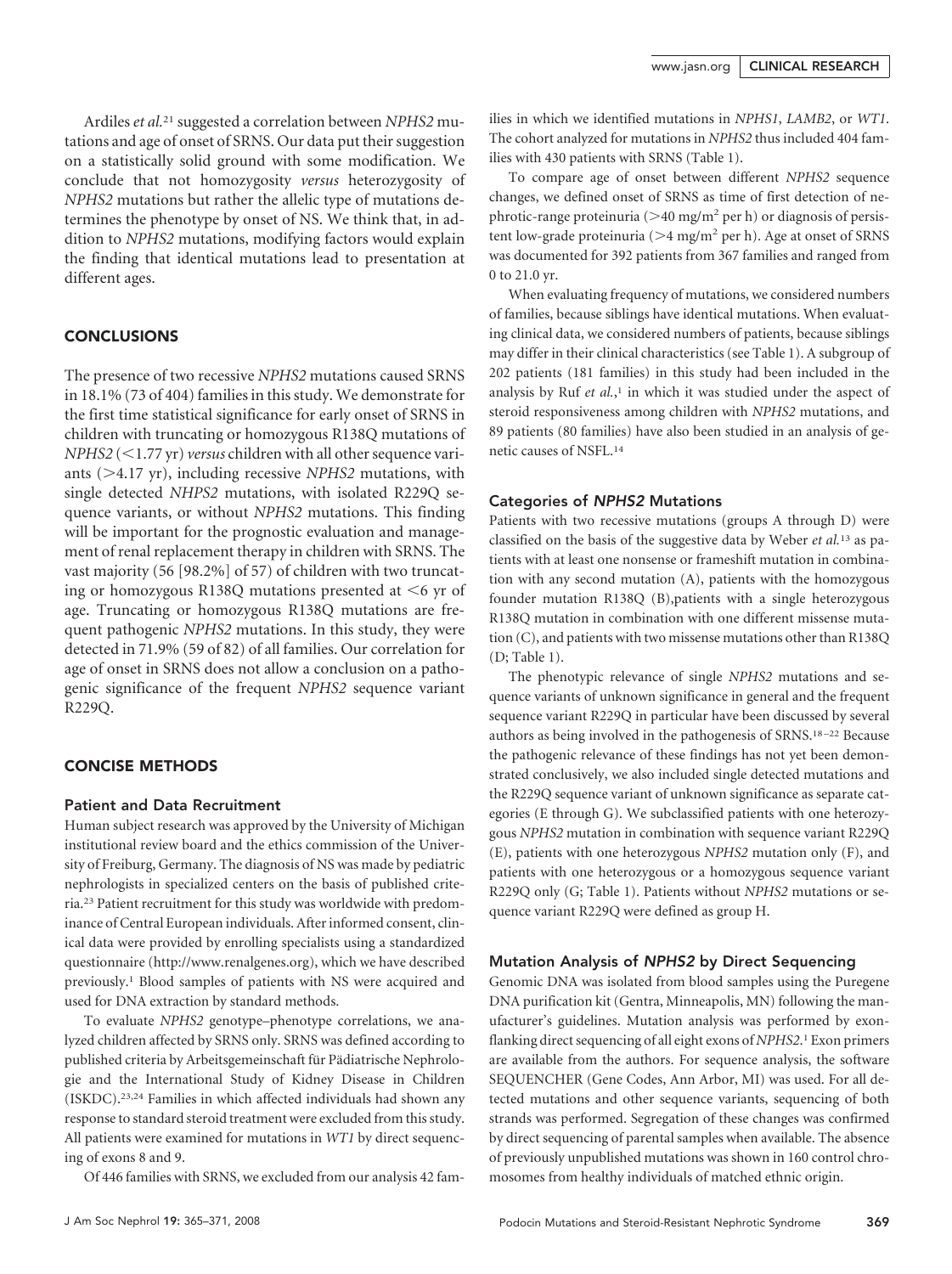### Statistical Analysis

We tested for differences of mean values of age of onset using a *t* test and considered  $P < 0.05$  significant. Range of age of onset is given in years.

### ACKNOWLEDGMENTS

F.H. is supported by grants from the National Institutes of Health (P50-DK039255, R01-DK076683), the Smokler Foundation, and the Thrasher Research Foundation.

Following are the members of the Study Group of the Arbeitsgemeinschaft für Pädiatrische Nephrologie (APN): A. Noyan (Adana, Turkey); A. Bakkaloglu (Ankara, Turkey); S. Spranger (Bremen, Germany); S. Briese, D. Müller, U. Querfeld (Berlin, Germany); G. Reusz (Budapest, Hungary); R. Bogdanovic (Belgrad, Serbia); B. Beck, B. Hoppe, M.T.F. Wolf (Cologne, Germany); K. Dittrich, J. Dötsch, C. Plank, E.-M. Rüth, W. Rascher (Erlangen, Germany); P. Hoyer (Essen, Germany); M. Schröder (Frankfurt, Germany); M. Brandis, A. Fuchshuber, M. Pohl, C. von Schnakenburg (Freiburg, Germany); C. Mache (Graz, Austria); F. Schäfer, T. Knüppel, O. Mehls, B. Tönshoff, D. Wenning (Heidelberg, Germany); M. Kemper, D.E. Müller-Wiefel (Hamburg, Germany); J.H.H. Ehrich, G. Offner (Hannover, Germany); M. Barenbrock (Hamm, Germany); T. Jungraithmayr, B. Zimmerhackl (Innsbruck, Austria); J. Misselwitz (Jena, Germany); S. Wygoda (Leipzig, Germany); D. Böckenhauer (London, UK); M. Schuhmacher (Luebeck, Germany); M. Benz, M. Griebel, J. Höfele, L. Weber (Munich, Germany); H. Fehrenbach (Memmingen, Germany); M. Bulla, E. Kuwertz-Bröcking, A. Schulze Everding (Muenster, Germany); M. Shenoy (Newcastle, UK); L. Patzer (Halle, Germany); T. Seeman (Prague, Czech Republic); A. Gianviti, G. Rizzoni (Rome, Italy); O. Amon (Tübingen, Germany); C. Licht (Toronto, Ontario, Canada); J. Mühleder (Wels, Austria); G. Laube, T. Neuhaus (Zürich, Switzerland); T. Stuckert (Zwickau, Germany).

We thank the patients and their parents for participation in this study. F.H. is the Frederick G.L. Huetwell Professor and Doris Duke Distinguished Clinical Scientist.

### **DISCLOSURES**

None.

### **REFERENCES**

- 1. Ruf RG, Lichtenberger A, Karle SM, Haas JP, Anacleto FE, Schultheiss M, Zalewski I, Imm A, Ruf EM, Mucha B, Bagga A, Neuhaus T, Fuchshuber A, Bakkaloglu A, Hildebrandt APN: Patients with mutations in NPHS2 (Podocin) do not respond to standard steroid treatment of nephrotic syndrome. *J Am Soc Nephrol* 15: 722–732, 2004
- 2. Kestila M, Lenkkeri U, Mannikko M, Lamerdin J, McCready P, Putaala H, Ruotsalainen V, Morita T, Nissinen M, Herva R, Kashtan CE, Peltonen L, Holmberg C, Olsen A, Tryggvason K: Positionally cloned gene for a novel glomerular protein—nephrin—is mutated in congenital nephrotic syndrome. *Mol Cell* 4: 575–582, 1998
- 3. Boute N, Gribouval O, Roselli S, Benessy F, Lee H, Fuchshuber A, Dahan K, Gubler MC, Niaudet P, Antignac C: NPHS2, encoding the glomerular protein podocin, is mutated in autosomal recessive steroid-resistant nephrotic syndrome. *Nat Genet* 24: 349 –354, 2000
- 4. Hasselbacher K, Wiggins RC, Matejas V, Hinkes B, Mucha B, Hoskins BE, Ozaltin, Nürnberg G, Becker C, Hangan D, Pohl M, Kuwertz-Bröcking E, Griebel M, Schumacher V, Royer-Pokora B, Bakkaloglu A, Nürnberg P, Zenker M, Hildebrandt F: Recessive missense mutations in LAMB2 as a cause of isolated and non-Pierson type congenital nephrotic syndrome. *Kidney Int* 70: 1008 –1012, 2006
- 5. Zenker M, Aigner T, Wendler O, Tralau T, Muntefering H, Fenski R, Pitz S, Schumacher V, Royer-Pokora B, Wuhl E, Cochat P, Bouvier R, Kraus C, Mark K, Dötsch J, Rascher W, Maruniak-Chudek I, Lennert T, Neumann LM, Reis A: Human laminin beta2 deficiency causes congenital nephrosis with mesangial sclerosis and distinct eye abnormalities. *Hum Mol Genet* 13: 2625–2632, 2004
- 6. Hinkes B, Wiggins RC, Gbadegesin R, Vlangos CN, Seelow D, Nurnberg G, Garg P, Verma R, Chaib H, Hoskins BE, Ashraf S, Becker C, Hennies HC, Goyal M, Wharram BL, Schachter AD, Mudumana S, Drummond I, Kerjaschki D, Waldherr R, Dietrich A, Ozaltin F, Bakkaloglu A, Cleper R, Basel-Vanagaite L, Pohl M, Griebel M, Tsygin AN, Soylu A, Muller D, Sorli CS, Bunney TD, Katan M, Liu J, Attanasio M, O'toole JF, Hasselbacher K, Mucha B, Otto EA, Airik R, Kispert A, Kelley GG, Smrcka AV, Gudermann T, Holzman LB, Nurnberg P, Hildebrandt F: Positional cloning uncovers mutations in PLCE1 responsible for a nephrotic syndrome variant that may be reversible. *Nat Genet* 38: 1397–1405, 2006
- 7. Mucha B, Ozaltin F, Hinkes BG, Hasselbacher K, Ruf RG, Schultheiss M, Hangan D, Hoskins BE, Everding AS, Bogdanovic R, Seeman T, Hoppe B, Hildebrandt F, Members of the APN Study Group: Mutations in the Wilms' tumor 1 gene cause isolated steroid resistant nephrotic syndrome and occur in exons 8 and 9. *Pediatr Res* 59: 325–331, 2006
- 8. Kaplan JM, Kim SH, North KN, Rennke H, Correia LA, Tong HQ, Mathis BJ, Rodriguez-Perez JC, Allen PG, Beggs AH, Pollak MR: Mutations in ACTN4, encoding alpha-actinin-4, cause familial focal segmental glomerulosclerosis. *Nat Genet* 24: 251–256, 2000
- 9. Winn MP, Conlon PJ, Lynn KL, Farrington MK, Creazzo T, Hawkins AF, Daskalakis N, Kwan SY, Ebersviller S, Burchette JL, Pericak-Vance MA, Howell DN, Vance JM, Rosenberg PB: A mutation in the TRPC6 cation channel causes focal segmental glomerulosclerosis. *Science* 308: 1801–1804, 2005
- 10. Reiser J, Polu KR, Moller CC, Kelan P, Altintas MM, Wei C, Faul C, Herbert S, Villegas I, Avila-Casado C, McGee M, Sugimoto H, Brown D, Kalluri R, Mundel P, Smith PL, Clapham DE, Pollak MR: TRPC6 is a glomerular slit diaphragm-associated channel required for normal renal function. *Nat Genet* 37: 739 –744, 2005
- 11. Somlo S, Mundel P: Getting a foothold in nephrotic syndrome. *Nat Genet* 24: 333–335, 2000
- 12. Karle SM, Uetz B, Ronner V, Glaeser L, Hildebrandt F, Fuchshuber A: Novel mutations in NPHS2 detected in both familial and sporadic steroid-resistant nephrotic syndrome. *J Am Soc Nephrol* 13: 577–579, 2002
- 13. Weber S, Gribouval O, Esquivel EL, Moriniere V, Tete MJ, Legendre C, Niaudet P, Antignac C: NPHS2 mutation analysis shows genetic heterogeneity of steroid-resistant nephrotic syndrome and low posttransplant recurrence. *Kidney Int* 66: 571–579, 2004
- 14. Hinkes BG, Mucha B, Vlangos CH, Gbadegesin R, Liu J, Hoskins B, Hasselbacher K, Hangan D, Ozaltin F, Bakkaloglu A, Zenker M, Hildebrandt F, Members of the APN Study Group: Nephrotic syndrome manifesting in the first year of life: two-thirds are caused by mutations in four genes (NPHS1, NPHS2, WT1, or LAMB2). *Pediatrics* 119: e907– e919, 2007
- 15. Huber TB, Simons M, Hartleben B, Semetz L, Schmidts M, Grundlach E, Saleem MA, Walz G, Benzing T: Molecular basis of the functional podocin-nephrin complex: Mutations in the NPHS2 gene disrupt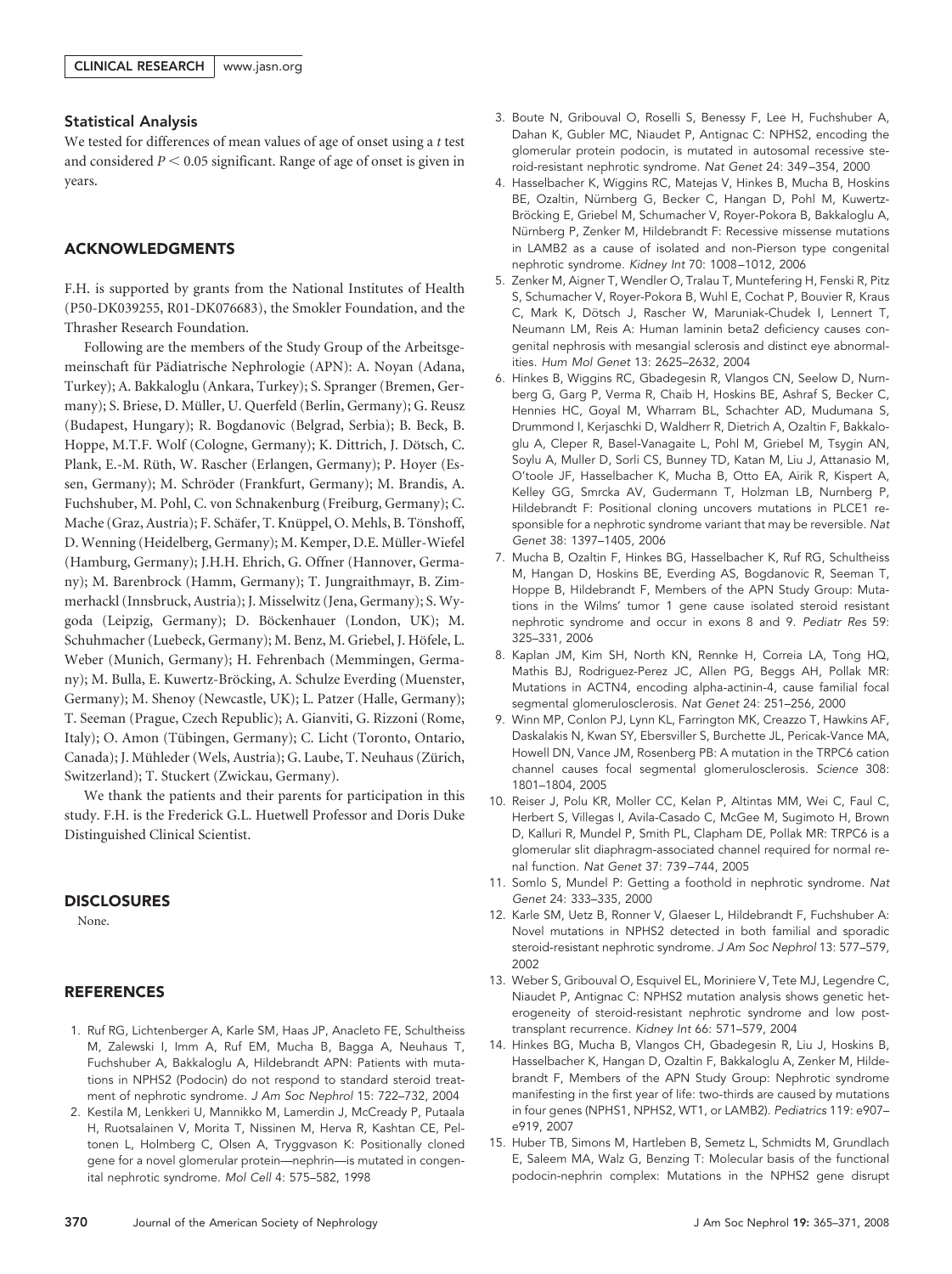nephrin targeting to lipid raft microdomains. *Hum Mol Genet* 12: 3397–3405, 2003

- 16. Ohashi T, Uchida K, Uchida S, Sasaki S, Nihei H: Intracellular mislocalization of mutant podocin and correction by chemical chaperones. *Histochem Cell Biol* 119: 257–264, 2003
- 17. Nishibori Y, Liu L, Hosoyamada M, Endou H, Kudo A, Takenaka H, Higashihara E, Bessho F, Takahashi S, Kershaw D, Ruotsalainen V, Tryggvason K, Khoshnoodi J, Yan K: Disease-causing missense mutations in NPHS2 gene alter normal nephrin trafficking to the plasma membrane. *Kidney Int* 66: 1755–1765, 2004
- 18. Koziell A, Grech V, Hussain S, Lee G, Lenkkeri U, Tryggvason K, Scambler P: Genotype/phenotype correlations of NPHS1 and NPHS2 mutations in nephrotic syndrome advocate a functional inter-relationship in glomerular filtration. Hum *Mol Genet* 11: 379 – 388, 2002
- 19. Tsukaguchi H, Sudhakar A, Le TC, Nguyen T, Yao J, Schwimmer JA, Schachter AD, Poch E, Abreu PF, Appel GB, Pereira AB, Kalluri R, Pollak MR: NPHS2 mutations in late-onset focal segmental glomerulosclerosis: R229Q is a common disease-associated allele. *J Clin Invest* 110: 1659 –1666, 2002
- 20. Pereira AC, Pereira AB, Mota GF, Cunha RS, Herkenhoff FL, Pollak MR, Mill JG, Krieger JE: NPHS2 R229Q functional variant is associated with

microalbuminuria in the general population. *Kidney Int* 65: 1026 – 1030, 2004

- 21. Ardiles LG, Carrasco AE, Carpio JD, Mezzano SA: Late onset of familial nephrotic syndrome associated with a compound heterozygous mutation of the podocin-encoding gene. *Nephrology* 10: 553–556, 2005
- 22. Franceschini N, North KE, Kopp JB, McKenzie L, Winkler C: NPHS2 gene, nephrotic syndrome and focal segmental glomerulosclerosis: A HuGE review. *Genet Med* 8: 63–75, 2006
- 23. APN: Short versus standard prednisone therapy for initial treatment of idiopathic nephrotic syndrome in children. *Lancet* 1: 380 –383, 1988
- 24. ISKDC: Primary nephrotic syndrome in children: Clinical significance of histopathologic variants of minimal change and of diffuse mesangial hypercellularity—A Report of the International Study of Kidney Disease in Children. *Kidney Int* 20: 765–771, 1981

See related editorial, "Podocyte-Specific Gene Mutations Are Coming of Age," on pages 190 –191.

Supplemental information for this article is available online at http://www. jasn.org/.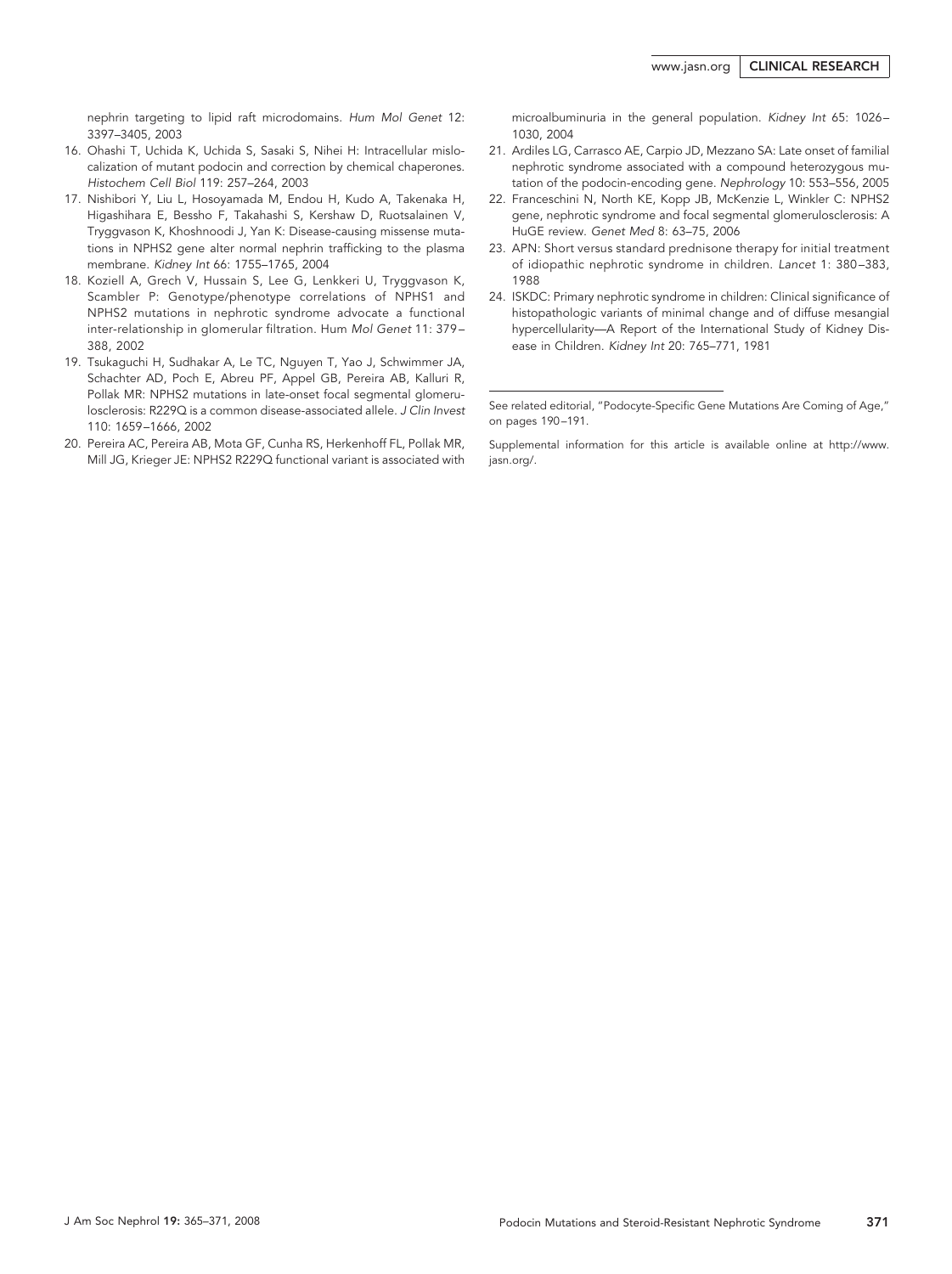inappropriately high compared with plasma osmolality, but vasopressin levels are below the limits of RIA detection in a certain portion of the patients (as much as  $10$  to  $20\%$ ).<sup>12</sup> The existence of other antidiuretic substances in plasma has been postulated. Oxytocin may fit this profile nicely. A few studies have shown elevated levels of plasma oxytocin in patients with small-cell lung cancer; however, these increments were usually accompanied by concomitant increases in vasopressin.13 At present, no report has suggested that oxytocin alone produces SIADH in clinical cases, but this may be attributable to the lack of a reliable RIA for oxytocin in clinical settings. Related to this topic, the nephrogenic syndrome of inappropriate antidiuresis (NSIAD) is caused by a gain-of-function mutation of V2R. In this disease, endogenous vasopressin is completely suppressed while antidiuresis persists.<sup>14</sup> The symptoms of disease start from childhood, but similar mutations seem to explain some sporadic episodes of SIADH in adults.15

How should we differentiate oxytocin-induced SIADH from NSIAD? Oxytocin-induced SIADH will respond to V2R antagonists as illustrated by *Li et al.*10, whereas patients with NSIAD are unable to respond to V2R antagonists.15 Clinicians would thus be well advised to note that oxytocin has antidiuretic activity and contributes to hyponatremia in certain clinical settings and that V2R antagonists may be useful in the differential diagnosis and treatment of inappropriate antidiuresis.

### **DISCLOSURES**

None.

### **REFERENCES**

- 1. Sausville E, Carney D, Battey J: The human vasopressin gene is linked to the oxytocin gene and is selectively expressed in a cultured lung cancer cell line. *J Biol Chem* 260: 10236 –10241, 1985
- 2. Chini B, Manning M: Agonist selectivity in the oxytocin/vasopressin receptor family: New insights and challenges. *Biochem Soc Trans* 35: 737–741, 2007
- 3. Birnbaumer M, Seibold A, Gilbert S, Ishido M, Barberis C, Antaramian A, Brabet P, Rosenthal W: Molecular cloning of the receptor for human antidiuretic hormone. *Nature* 357: 333–335, 1992
- 4. Fushimi K, Uchida S, Hara Y, Hirata Y, Marumo F, Sasaki S: Cloning and expression of apical membrane water channel of rat kidney collecting tubule. *Nature* 361: 549 –552, 1993
- 5. Ishikawa SE, Schrier RW: Pathophysiological roles of arginine vasopressin and aquaporin-2 in impaired water excretion. *Clin Endocrinol* 58: 1–17, 2003
- 6. Sasaki S, Noda Y: Aquaporin-2 protein dynamics within the cell. *Curr Opin Nephrol Hypertens* 16: 348 –352, 2007
- 7. Pittman JG: Water intoxication due to oxytocin. *N Engl J Med* 268: 481– 482, 1963
- 8. Potter RR: Water retention due to oxytocin. *Obstet Gynecol* 23: 699 702, 1964
- 9. Chou CL, DiGiovanni SR, Mejia R, Nielsen S, Knepper MA: Oxytocin as an antidiuretic hormone. I. Concentration dependence of action*. Am J Physiol* 269: F70 –F77, 1995
- 10. Li C, Wang W, Summer SN, Westfall TD, Brooks DP, Falk S, Schrier

RW: Molecular mechanisms of antidiuretic effect of oxytocin. *J Am Soc Nephrol* 19: 225–232, 2008

- 11. Verbalis JG, Goldsmith SR, Greenberg A, Schrier RW, Sterns RH: Hyponatremia treatment guideline 2007: Expert panel recommendations. *Am J Med* 120: S1–S21, 2007
- 12. Robertson GL: Regulation of arginine vasopressin in the syndrome of inappropriate antidiuresis. *Am J Med* 119: S36 –S42, 2006
- 13. North WG, Friedmann AS, Yu X: Tumor biogenesis of vasopressin and oxytocin. *Ann N Y Acad Sci* 689: 107–121, 1993
- 14. Feldman BJ, Rosenthal SM, Vargas GA, Fenwick RG, Huang EA, Matsuda-Abedini M, Lustig RH, Mathias RS, Portale AA, Miller WL, Gitelman SE: Nephrogenic syndrome of inappropriate antidiuresis. *N Engl J Med* 352: 1884 –1890, 2005
- 15. Decaux G, Vandergheynst F, Bouko Y, Parma J, Vassart G, Vilain C: Nephrogenic syndrome of inappropriate antidiuresis in adults: High phenotypic variability in men and women from a large pedigree. *J Am Soc Nephrol* 18: 606 – 612, 2007

See related article, "Molecular Mechanisms of Antidiuretic Effect of Oxytocin," on pages 225–232.

### Podocyte-Specific Gene Mutations Are Coming of Age

### Peter W. Mathieson

Academic Renal Unit, University of Bristol, Bristol, United Kingdom

*J Am Soc Nephrol* 19: 190 –191, 2008. doi: 10.1681/ASN.2007121341

Major leaps have been made recently in the understanding of the cause of proteinuria and hence in the regulation of glomerular permeability in health. Progress has been fueled by the description of single-gene mutations, the majority of which affect genes expressed selectively in the podocyte, resulting in nephrotic syndrome in human and mouse.<sup>1</sup> This has placed the podocyte center stage as a key regulator of normal selective permeability to albumin in the glomerular capillary wall, although we should not forget that single-gene mutations affecting components of the glomerular basement membrane can also result in heavy proteinuria,<sup>2</sup> or that the third component of the glomerular capillary wall, the glomerular endothelial cell, can also play an important role in regulating glomerular permeability in health and disease.3

The first podocyte-specific gene identified by studying diseaseassociated mutations was *NPHS1*, encoding nephrin<sup>4</sup>; this was swiftly followed by identification of *NPHS2*, encoding podocin,5 also a novel protein important in the structure and function of

Published online ahead of print. Publication date available at www.jasn.org.

Correspondence: Prof. Peter W. Mathieson, Academic Renal Unit, Southmead Hospital, Bristol BS10 5NB, United Kingdom. Phone/Fax: 44-0-117-959-5438; E-mail: p.mathieson@bristol.ac.uk

Copyright © 2008 by the American Society of Nephrology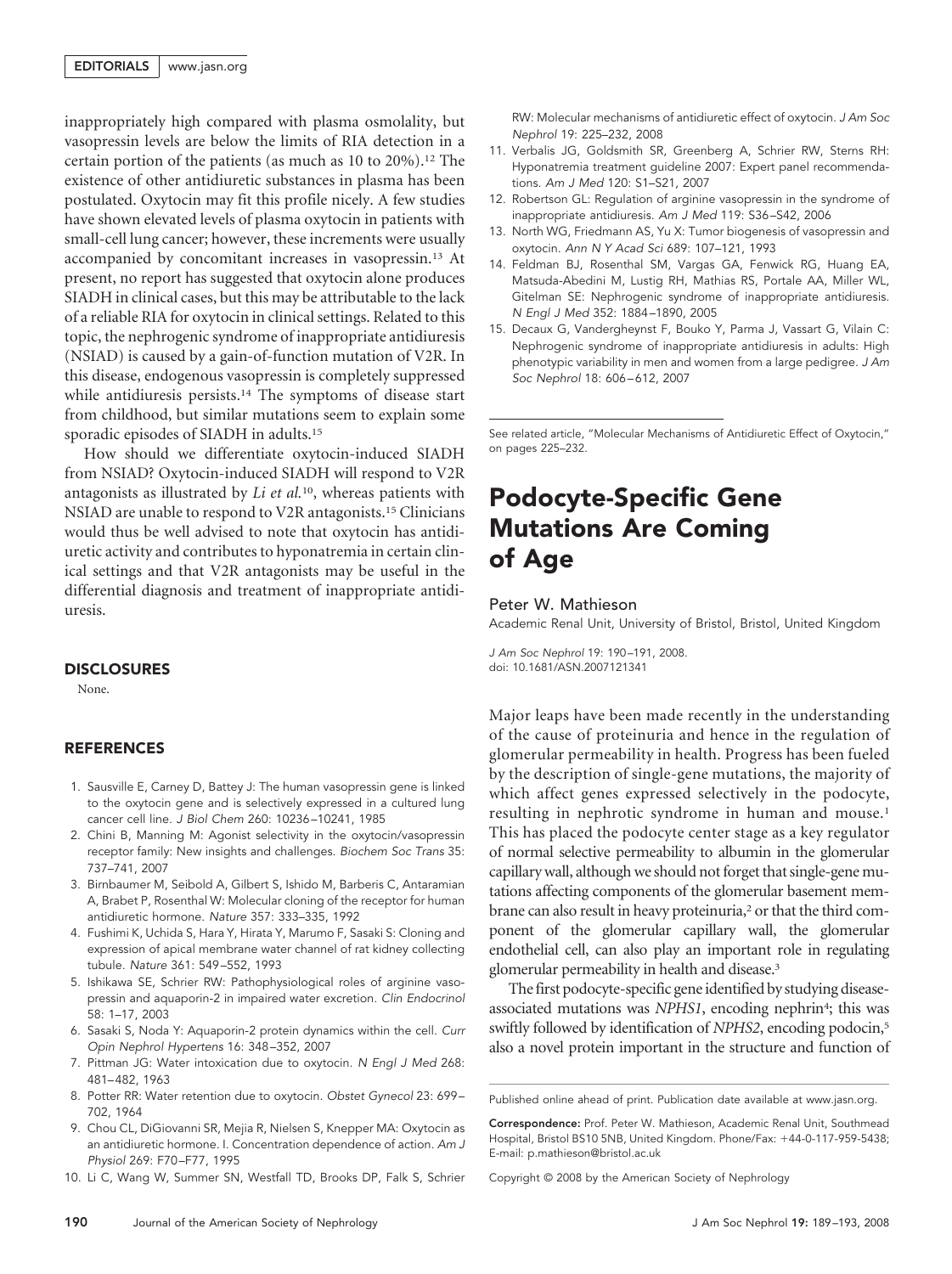glomeruli.6 Since the discovery of nephrin and podocin, several other disease-associated podocyte-specific gene defects have been reported, and, undoubtedly, there will be more to come.

Mutations in different podocyte genes or different mutations in the same gene result in varying phenotypes regarding severity and age of onset of proteinuria, and it is clear that there are likely to be other disease-modifying genes or environmental influences. Moreover, congenital forms of nephrotic syndrome are rare, and a question that intrigues nephrologists and basic scientists alike is whether the more common forms of sporadic, often later onset nephrotic syndrome could also be associated with mutations or polymorphisms in podocyte-specific genes, as predisposing factors or contributors to a complex etiology involving genetic–environmental interactions. If so, then study of these genes could be clinically useful in diagnosis and prognosis, especially concerning the likelihood of corticosteroid responsiveness and the issue of likely recurrence in renal transplants for patients who progress to end-stage renal failure.

The article in this issue of *JASN* by Hinkes *et al.*,<sup>7</sup> the product of an impressive multinational collaboration, sheds light on these issues. The study amassed 430 patients with steroid-resistant nephrotic syndrome, the vast majority of whom were the only affected family member, although the series did include 23 families with more than one affected member. The patients were screened for mutations in *NPHS2* by direct sequencing of all eight exons of the gene. Eighty-two patients (19% of the total) had mutations in *NPHS2*. In the families with more than one affected member, the proportion with *NPHS2* mutations rose to 39%. In patients with two *NPHS2* mutations, the authors report that approximately 40% had one truncating (frameshift or nonsense) mutation and an additional 30% had homozygous *R1308Q* mutations (the "founder"*NPHS2*mutationidentified by Boute *et al.*5).These two groups of individuals nearly all developed nephrotic syndrome at an early age ( $\leq$ 6 yr, with a mean age of onset  $\leq$ 2 yr). The remaining 30% of patients with other mutations or variants in *NPHS2* had later onset disease without any further specific link between any given genotype and age of onset (although the numbers of patients with each genotype were small). Mutation type did not affect rate of deterioration, time from onset to ESRD being the same in all groups.

Although this represents real progress, even within the groups with early presentation there was still a wide range of age of onset. Also,  $>80\%$  of the collection with steroid-responsive nephrotic syndrome did not have any abnormality of *NPHS2*, so their proteinuria remains unexplained; clearly there is more work to be done.

The power of large multinational studies such as this one will be essential if analyses of genotype–phenotype relationships in nephrotic syndrome are to yield informative conclusions. Ideally, genetic analysis should be more widely available as a diagnostic and prognostic aid in patients presenting with nephrotic syndrome; however, at present, clinicians will need further guidance from geneticists about the interpretation of genotype–phenotype relationships. Hinkes*et al.* are to be congratulated for leading the way.

### DISCLOSURES

None.

### **REFERENCES**

- 1. Tryggvason K, Patrakka J, Wartiovaara J: Hereditary proteinuria syndromes and mechanisms of proteinuria. *N Engl J Med* 354: 1387– 1401, 2006
- 2. Zenker M, Aigner T, Wendler O, Tralau T, Müntefering H, Fenski R, Pitz S, Schumacher V, Royer-Pokora B, Wühl E, Cochat P, Bouvier R, Kraus C, Mark K, Madlon H, Dötsch J, Rascher W, Maruniak-Chudek I, Lennert T, Neumann LM, Reis A: Human laminin beta2 deficiency causes congenital nephrosis with mesangial sclerosis and distinct eye abnormalities. *Hum Mol Genet* 13: 2625–2632, 2004
- 3. Ballermann BJ: Contribution of the endothelium to the glomerular permselectivity barrier in health and disease. *Nephron Physiol* 106: 19 –25, 2007
- 4. Kestila M, Lenkkeri U, Mannikko M, Lamerdin J, McCready P, Putaala H, Ruotsalainen V, Morita T, Nissinen M, Herva R, Kashtan CE, Peltonen L, Holmberg C, Olsen A, Tryggvason K: Positionally cloned gene for a novel glomerular protein—nephrin—is mutated in congenital nephrotic syndrome. *Mol Cell* 4: 575–582, 1998
- 5. Boute N, Gribouval O, Roselli S, Benessy F, Lee H, Fuchshuber A, Dahan K, Gubler MC, Niaudet P, Antignac C: NPHS2, encoding the glomerular protein podocin, is mutated in autosomal recessive steroid-resistant nephrotic syndrome. *Nat Genet* 24: 349 –354, 2000
- 6. Huber TB, Schermer B, Benzing T: Podocin organizes ion channel-lipid supercomplexes: Implications for mechanosensation at the slit diaphragm. Nephron Exp Nephrol 106: e27-e31, 2007
- 7. Hinkes B, Vlangos C, Heeringa S, Mucha B, Gbadegesin R, Liu J, Hasselbacher K, Ozaltin F, Hildebrandt F, members of the APN Study Group: Specific podocin mutations correlate with age of onset in steroid-resistant nephrotic syndrome. *J Am Soc Nephrol* 19:365–371, 2008

See related article, "Specific Podocin Mutations Correlate with Age of Onset in Steroid-Resistant Nephrotic Syndrome," on pages 365–371.

### The Disadvantage of Being Fat

Roberto S. Kalil and Lawrence G. Hunsicker

Department of Medicine, Roy and Lucille Carver School of Medicine, Iowa City, Iowa

*J Am Soc Nephrol* 19: 191–193, 2008. doi: 10.1681/ASN.2007121337

Given the epidemic of obesity in the United States, it is not surprising that an increasing fraction of patients who are considered for and receiving kidney transplants are also overweight. Friedman *et al.*<sup>1</sup> found a 41.9% decrease in the fraction

Published online ahead of print. Publication date available at www.jasn.org.

Copyright © 2008 by the American Society of Nephrology

Correspondence: Dr. Lawrence G. Hunsicker, Department of Medicine, University of Iowa Hospitals and Clinics, 200 Hawkins Drive, T304-GH, Iowa City, IA 52242. Phone: 319-356-4763; Fax: 319-384-8220; E-mail: lawrencehunsicker@uiowa.edu